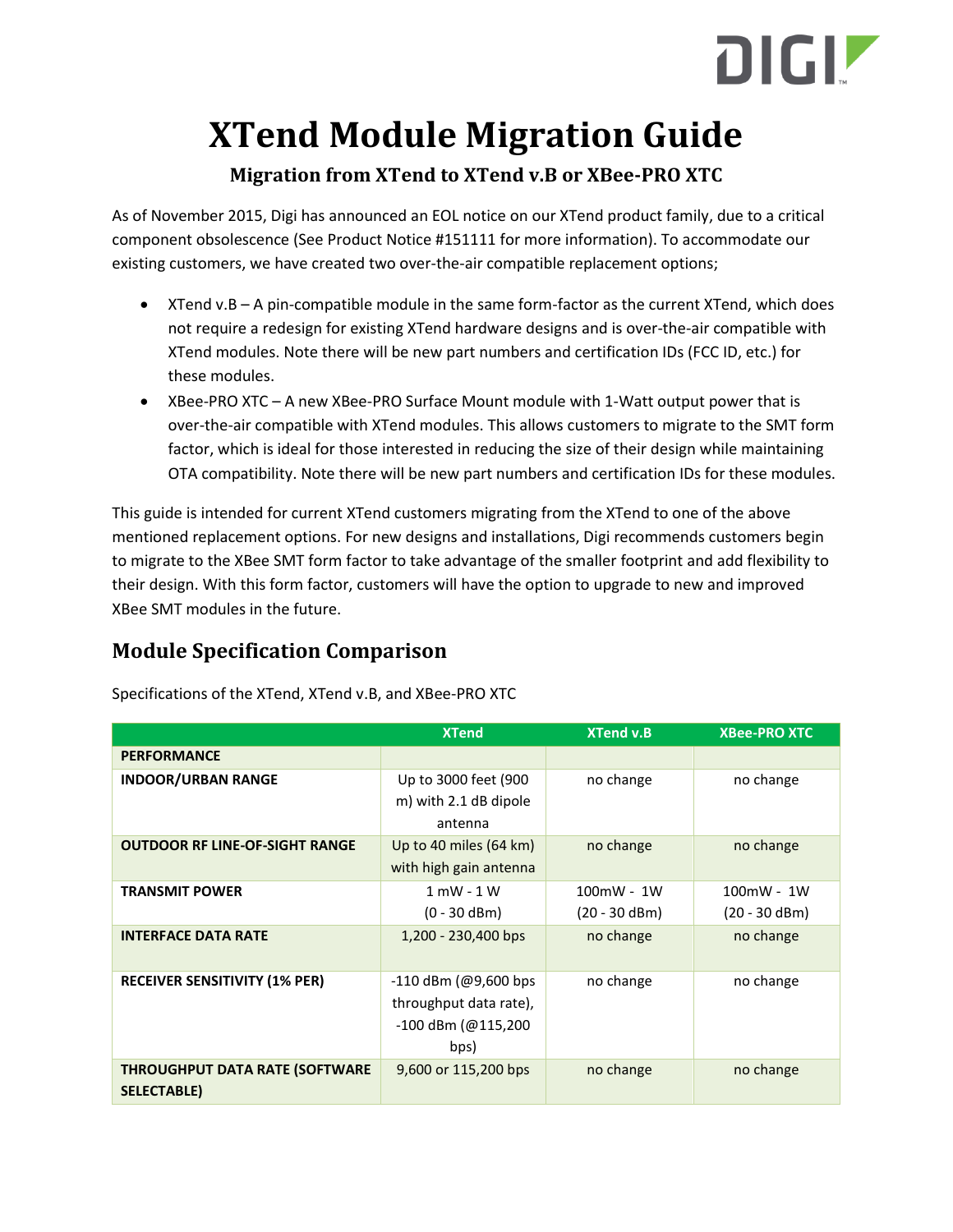| <b>RF DATA RATE</b>                 | 10,000 bps (@9,600     | no change               | no change            |  |
|-------------------------------------|------------------------|-------------------------|----------------------|--|
|                                     | bps throughput data    |                         |                      |  |
|                                     | rate), 125,000 bps     |                         |                      |  |
|                                     | (@115,200 bps)         |                         |                      |  |
| <b>ANTENNA OPTIONS</b>              | MMCX, RPSMA            | no change               | U.FL and RF Pad      |  |
| <b>NETWORKING AND SECURITY</b>      |                        |                         |                      |  |
| <b>SPREAD SPECTRUM</b>              | <b>FHSS</b>            | no change               | no change            |  |
| <b>MODULATION</b>                   | <b>FSK</b>             | no change               | no change            |  |
| <b>DATA INTERFACE</b>               | <b>UART</b>            | no change               | no change            |  |
| <b>SUPPORTED NETWORK TOPOLOGIES</b> | Point-to-Point, Point- | no change               | no change            |  |
|                                     | to-Multipoint,         |                         |                      |  |
|                                     | Repeater, Mesh         |                         |                      |  |
|                                     |                        |                         |                      |  |
| <b>CHANNEL CAPACITY</b>             | 10 hop sequences       | no change               | no change            |  |
|                                     | share 50 frequencies   |                         |                      |  |
| <b>ENCRYPTION</b>                   | 256-bit / 128-bit AES  | no change               | no change            |  |
| <b>POWER REQUIREMENTS</b>           |                        |                         |                      |  |
| <b>SUPPLY VOLTAGE</b>               | $2.8 - 5.5$ VDC        | $2.8 - 5.5$ VDC         | $2.6 - 3.6$ VDC      |  |
| <b>RECEIVE CURRENT</b>              | 80 mA                  | 35 mA @ 5V              | 40 mA @ 3.3V         |  |
| <b>TRANSMIT CURRENT</b>             | See chart              | See chart               | See chart            |  |
| <b>SHUTDOWN MODE CURRENT</b>        | 5 µA typical           | 1 µA typical            | not supported        |  |
| <b>PIN SLEEP CURRENT</b>            | 147 µA                 | $< 147 \mu A$           | 2.5 uA               |  |
| <b>CYCLIC SLEEP CURRENT</b>         | $0.3 - 0.8$ mA (16 sec | To be determined        | To be determined     |  |
|                                     | cyclic sleep)          |                         |                      |  |
| <b>OPERATING TEMPERATURE</b>        | $-40$ to $85C$         | no change               | no change            |  |
| <b>CERTIFICATIONS</b>               |                        |                         |                      |  |
| FCC ID (U.S. CERTIFICATION PART     | <b>OUR-9XTEND</b>      | MCQ-XBPSX               | MCQ-XBPSX            |  |
| 15.247)                             |                        | (pending)               | (pending)            |  |
| <b>IC ID (CANADA)</b>               | 4214A-9XTEND           | 1846A-XBPSX             | 1846A-XBPSX          |  |
|                                     |                        | (pending)               | (pending)            |  |
| <b>C-TICK (AUSTRALIA)</b>           | Approved (XTH9)        | changing to RCM         | changing to RCM      |  |
| <b>RCM (AUSTRALIA)</b>              |                        | <b>Approval pending</b> | Approval pending     |  |
| Class 1 Div 2                       | Pre-tested             | Class 1 Div 2 Ready*    | Class 1 Div 2 Ready* |  |
|                                     | (CSA)                  |                         |                      |  |

\*The module meets inductance and capacitance requirements for C1D2, but customers will need to complete C1D2 testing and certification on their finished product

Please note that even if one chooses the XTend v.B solution which is functionally equivalent, there are new regulatory body (FCC/IC, etc.) changes that will need to be addressed by the customer.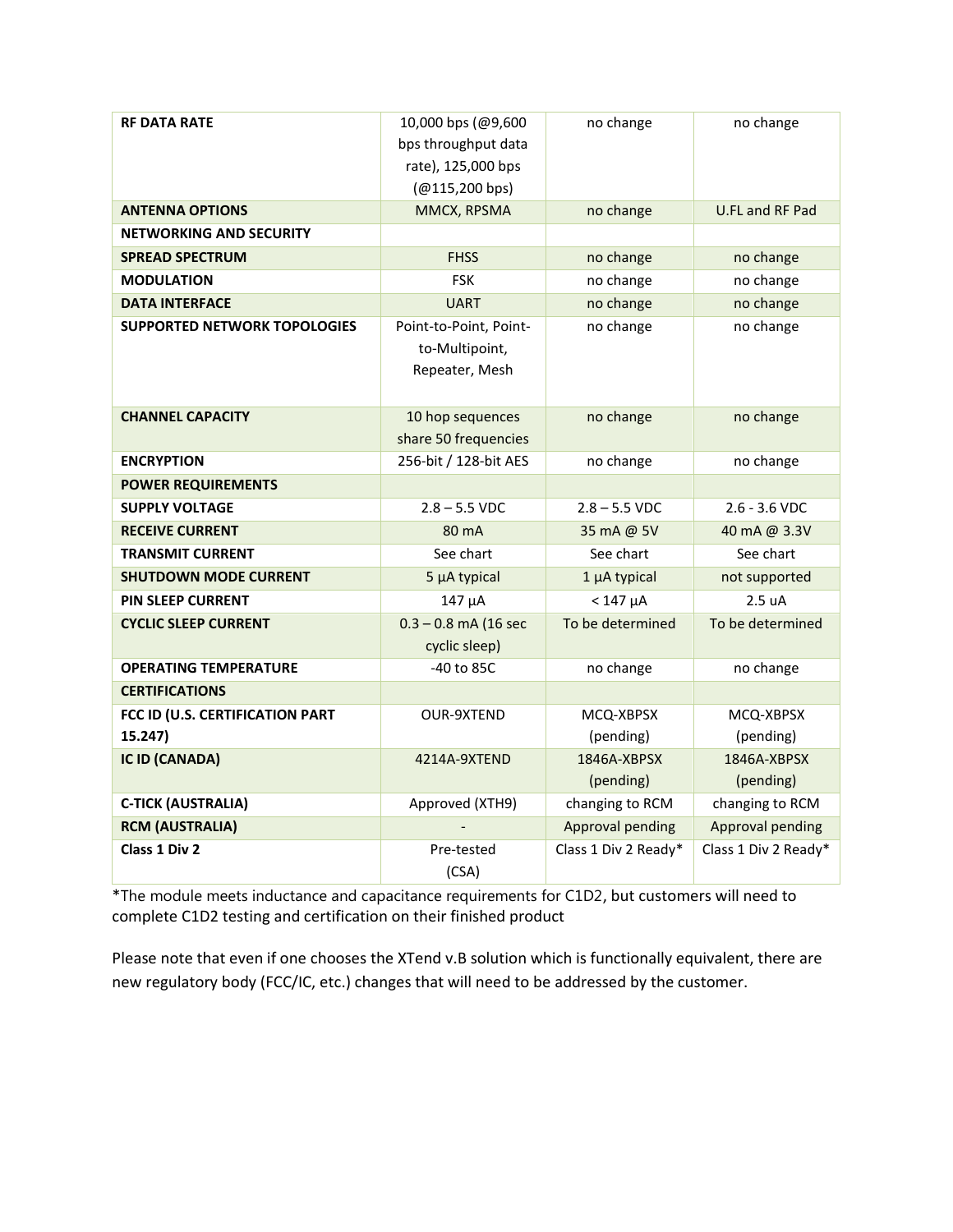#### **Transmit Current Comparison**

| <b>Power Requirements Table</b>                                                                                                | Xtend  | Xtend v.B                           | XBee-PRO XTC Xtend |        | Xtend v.B                           | XBee-PRO XTC Xtend |        | Xtend v.B | XBee-PRO XTC                           |
|--------------------------------------------------------------------------------------------------------------------------------|--------|-------------------------------------|--------------------|--------|-------------------------------------|--------------------|--------|-----------|----------------------------------------|
| <b>TRANSMIT POWER OUTPUT</b>                                                                                                   |        | 100mW                               |                    |        | 500 <sub>m</sub> W                  |                    |        | 1W        |                                        |
| <b>SUPPLY VOLTAGE</b>                                                                                                          |        | 2.8 to 5.5V 2.8 to 5.5V 2.6 to 3.6V |                    |        | 3.0 to 5.5V 3.2 to 5.5V 2.6 to 3.6V |                    |        |           | 4.75 to 5.5V 4.75 to 5.5V 2.6 to 3.6V* |
| TRANSMIT CURRENT (5V) TYPICAL                                                                                                  | 270 mA | 250 mA                              | ln/a               | 500 mA | 470 mA                              | n/a                | 800 mA | 710 mA    | ln/a                                   |
| TRANSMIT CURRENT (3.3V) TYPICAL 260 mA                                                                                         |        | 320 mA                              | 330 mA             | 600 mA | 615 mA                              | 640 mA             | n/a    | n/a       | 900 mA                                 |
| $*$ On XBee-PRO XTC module, 30 dBm (1W) RF power is guaranteed at 3.3V and above. Power level will decrease at lower voltages. |        |                                     |                    |        |                                     |                    |        |           |                                        |
| Note: 1mW and 10mW power modes are not supported on the Xtend v.B or XBee-PRO XTC                                              |        |                                     |                    |        |                                     |                    |        |           |                                        |

### **Pin Compatibility**

The XBee-PRO XTC modules offer the same basic functionality as the XTend, but they are in the XBee SMT form factor and have different pinouts. The below table shows how the XTend pins align with the new XTC pins.

CAUTION: XBee-PRO XTC modules operate from a 3.3V typical power supply. I/O pins are not 5V tolerant and must be interfaced with at the same voltage as the supply.

| <b>XTend/XTend v.B</b> |                           | <b>XBee-PRO XTC</b> |                            |  |  |  |
|------------------------|---------------------------|---------------------|----------------------------|--|--|--|
| Pin #                  | <b>Function</b>           | Pin #               | <b>Function</b>            |  |  |  |
|                        | $1$ GND                   |                     | $1$ GND                    |  |  |  |
|                        | 2 VCC (5V typ.)           |                     | 2 VCC (3.3V typ.)          |  |  |  |
|                        | 3 GPO2/RX LED             |                     | 5 GPO2/RX LED              |  |  |  |
|                        | 4 nTX PWR                 |                     | 28 nTX PWR                 |  |  |  |
|                        | $5$ DI                    |                     | 4 <sub>DI</sub>            |  |  |  |
|                        | 6 DO                      |                     | 3 DO                       |  |  |  |
|                        | 7 nSHDN                   | N/A                 | see Note 1                 |  |  |  |
|                        | 8 GPI2/SLEEP (see Note 2) |                     | 10 GPI2/SLEEP (see Note 2) |  |  |  |
|                        | 9 GPO1/nCTS/RS-485 TX_EN  |                     | 25 GPO1/nCTS/RS-485 TX_EN  |  |  |  |
|                        | 10 GPI1/nRTS/CMD          |                     | 29 GPI1/nRTS/CMD           |  |  |  |
|                        | 11 nCONFIG/RSSI           |                     | 32 nCONFIG (see Note 3)    |  |  |  |
|                        |                           |                     | 7 RSSI (see Notes 3, 4)    |  |  |  |
| 12                     |                           |                     |                            |  |  |  |
| 13                     |                           |                     |                            |  |  |  |
| 14                     |                           |                     |                            |  |  |  |
| 15                     |                           |                     |                            |  |  |  |
| 16                     | Reserved/Do not connect   | N/A                 |                            |  |  |  |
| 17                     |                           |                     |                            |  |  |  |
| 18                     |                           |                     |                            |  |  |  |
| 19                     |                           |                     |                            |  |  |  |
| 20                     |                           |                     |                            |  |  |  |

Note 1: Shutdown feature not supported on XTC.

Note 2: Pin sleep mode is not available on DigiMesh firmware (this applies to XTend, XTend v.B, and XTC)

Note 3: nCONFIG (input) and RSSI (output) are separate pins on XTC.

Note 4: RSSI PWM amplitude is 2.8V on XTend/XTend v.B. On XTC, RSSI amplitude follows the supply voltage.